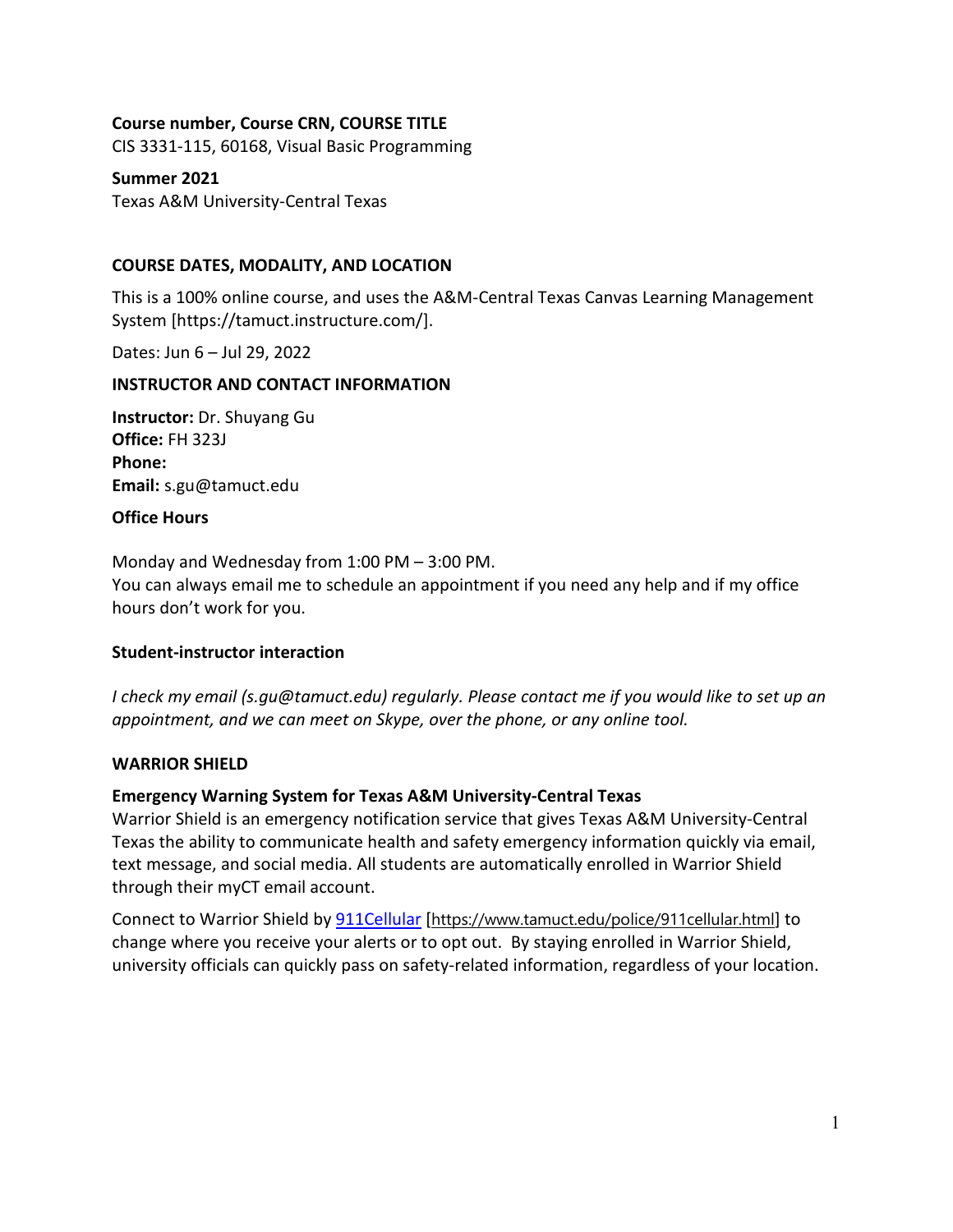#### **COURSE INFORMATION**

#### **Course Overview and description**

Study visual application development using Visual Basic and the native integrated development environment. Examine logic, working with forms, sequential and direct file access, and scope and visibility rules. Analyze problems within Visual Basic and develop programming solutions.

Prerequisite(s): COSC1309 OR [COSC](http://catalog.tamuct.edu/search/?P=COSC%201336) 1336 or CIS [3303](http://catalog.tamuct.edu/search/?P=CIS%203303) or concurrent enrollment or permission of department chair.

### **Course Objective or Goal**

The objectives of this course offering are to provide an introduction to computer programming. It is designed for students who have no prior programming background. The student will not only learn how to use the various controls, constructs, and features of Visual Basic, but also learn why and when to use them.

### **Student Learning Outcomes**

*• CLO1: Demonstrate the knowledge of the Visual Studio .NET Integrated Development Environment.* 

*• CLO2: Define and contrast low-level and high-level programming languages.*

*• CLO3: Discuss the differences between event driven programming and procedural programming.*

- *CLO4: Discuss how procedures are used to allow application modularity.*
- *CLO5: Distinguish between function procedures and sub procedures.*
- *CLO6: List the built-in data types of VB and demonstrate their use.*
- *CLO7: List the arithmetic and relational operators and demonstrate their use.*
- *CLO8: Discuss the importance of using comments in code.*
- *CLO9: Discuss the importance of the debugger and breakpoints.*
- *CLO10: Discuss and demonstrate Graphical User Interface design guidelines.*
- *CLO11: Discuss and demonstrate the use of variables and variable scope.*
- *CLO12: Discuss and demonstrate passing arguments by value and by reference.*
- *CLO13: Discuss and demonstrate the use of Visual Basic statements.*
- *CLO14: Discuss and demonstrate the use of Arrays.*
- *CLO15: Discuss and demonstrate the use of Strings.*
- *CLO16: Discuss and demonstrate the use of Sequential File I/O.*

### Relationship between CLOs and PSLOs (Program-level Student Learning Outcome)

| <b>CLOs</b> | <b>PSLOs</b>                                                                         |                                                                                                |                                                                           |                                                                                 |                                                                                                     |
|-------------|--------------------------------------------------------------------------------------|------------------------------------------------------------------------------------------------|---------------------------------------------------------------------------|---------------------------------------------------------------------------------|-----------------------------------------------------------------------------------------------------|
|             | Demonstrate pro<br>ficiency<br>in written comm<br>unications on<br>technical subject | Recognize<br>a reasoned resol<br>ution to an<br>ethical challenge<br>in computing co.<br>ntext | Design appropri<br>ate computing s<br>olutions<br>to business<br>problems | Apply<br>knowledge to<br>address the<br>IT security needs<br>of an organization | Apply mathematical<br>foundations, algorit<br>hmic principles,<br>and computer<br>science theory in |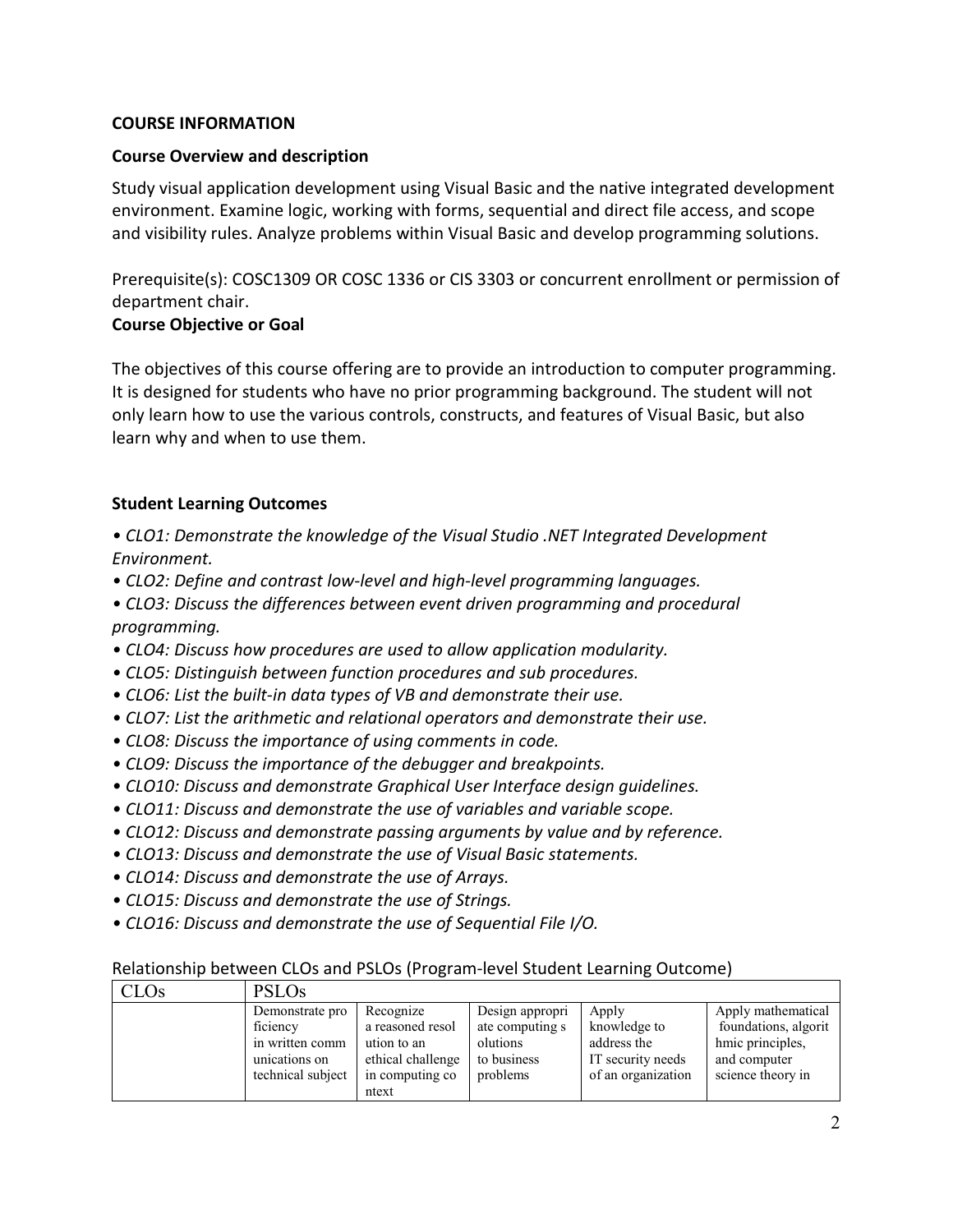|                  | s appropriate to |             | building computatio |
|------------------|------------------|-------------|---------------------|
|                  | the discipline.  |             | nal systems         |
|                  |                  |             |                     |
| CLO <sub>1</sub> |                  |             | I                   |
| CLO <sub>2</sub> |                  |             | I                   |
| CLO <sub>3</sub> |                  | $\mathbf I$ | I                   |
| CLO <sub>4</sub> |                  | I           | I                   |
| CLO <sub>5</sub> |                  | I           | I                   |
| CLO6             |                  | I           | $\mathbf I$         |
| CLO7             |                  | I           | I                   |
| CLO <sub>8</sub> |                  | I           | I                   |
| CLO <sub>9</sub> |                  | I           | I                   |
| <b>CLO10</b>     |                  | I           | I                   |
| CLO11            |                  | I           | I                   |
| CLO12            |                  |             | I                   |
| CLO13            |                  |             | I                   |
| <b>CLO14</b>     |                  |             | I                   |
| <b>CLO15</b>     |                  |             | I                   |
| <b>CLO16</b>     |                  |             | I                   |

### **Required Reading and Textbook(s)**

**Authors:** Gaddis, Tony and Kip Irvine **Book:** Starting Out With Visual Basic, 8th Edition **Editor:** Pearson **ISBN:** 978-0-13-440015-0

**Note:** A student of this institution is not under any obligation to purchase a textbook from a university-affiliated bookstore. The same textbook may also be available from an independent retailer, including an online retailer.

### **COURSE REQUIREMENTS**

Course Requirements:

#### **A. Assignments (60 points)**

You must submit all your assignments via the Canvas CIS 3331 website. You are required to submit a zipped copy of your complete programming assignment, which enables me to unzip and run your solution. Late work will not be accepted, however, I understand that things happen in life. That is to say, if you have a compelling/legitimate reason on why you missed a submission, please let me know and I will work something out with you.

### **B. Exams**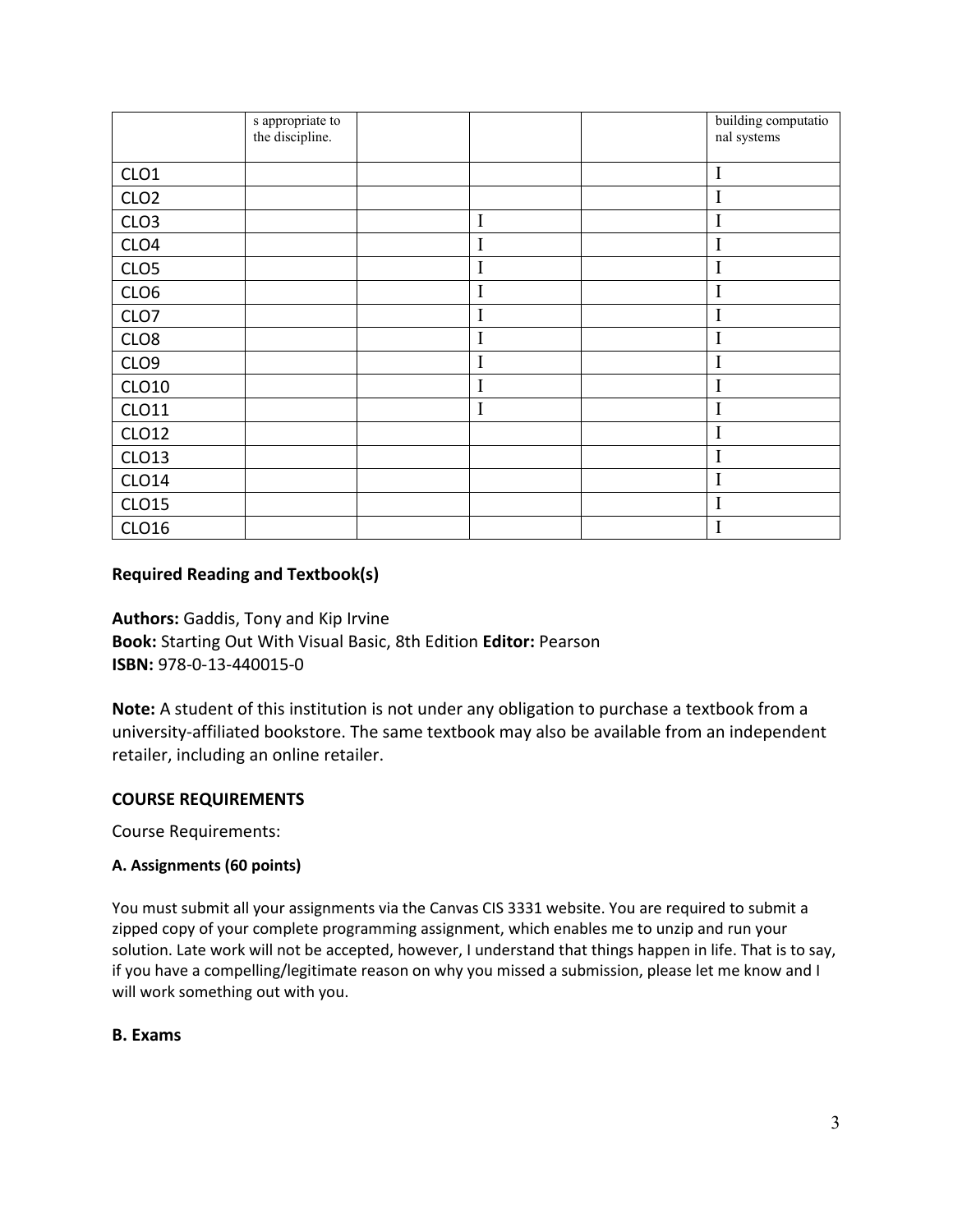You will have two exams: midterm and final. Each exam is worth 20% of your final grade. If you miss an exam, you will receive zero without any notification. However, if you have a compelling reason, please inform me and I will work something out with you.

| <b>Required Activity</b> | <b>Points</b> |
|--------------------------|---------------|
| Assignments              | 60            |
| Midterm                  | 20            |
| Final                    | 20            |
| Total                    | 100           |

### **Grading Criteria Rubric and Conversion**

| <b>Points Range</b> | <b>Letter Grade</b> |
|---------------------|---------------------|
| 90-100              |                     |
| 80-89               | в                   |
| 70-79               | r                   |
| 60-69               | D                   |
| $0 - 59$            |                     |

### **Posting of Grades**

- *Assignments will be graded and posted on Canvas within two weeks or less*
- *All due dates are to be taken as midnight of the posted day*
- *Late submissions will receive zero, unless you talk to me and you have a legitimate reason.*

### **COURSE OUTLINE AND CALENDAR**

#### **Complete Course Calendar**

| Week   | Dates           | Chapter         | <b>Assignment Due</b> |
|--------|-----------------|-----------------|-----------------------|
| Week 1 | Jun 6 - Jun 12  | Chapters 1, 2   | <b>Jun 13</b>         |
| Week 2 | Jun 13 - Jun 19 | Chapters 3, 4   | <b>Jun 20</b>         |
| Week 3 | Jun 20 - Jun 26 | Chapters 5, 6   | <b>Jun 27</b>         |
| Week 4 | Jun 27 - Jul 3  | Chapter 7       | Jul 4                 |
|        |                 | Midterm         |                       |
| Week 5 | Jul 4- Jul 10   | Chapter 8, 9    | <b>Jul 11</b>         |
| Week 6 | Jul 11 - Jul 17 | Chapters 10, 11 | <b>Jul 18</b>         |
| Week 7 | Jul 18 - Jul 24 | Chapter 12      | <b>Jul 25</b>         |

Below is a tentative schedule and I reserve the right to change it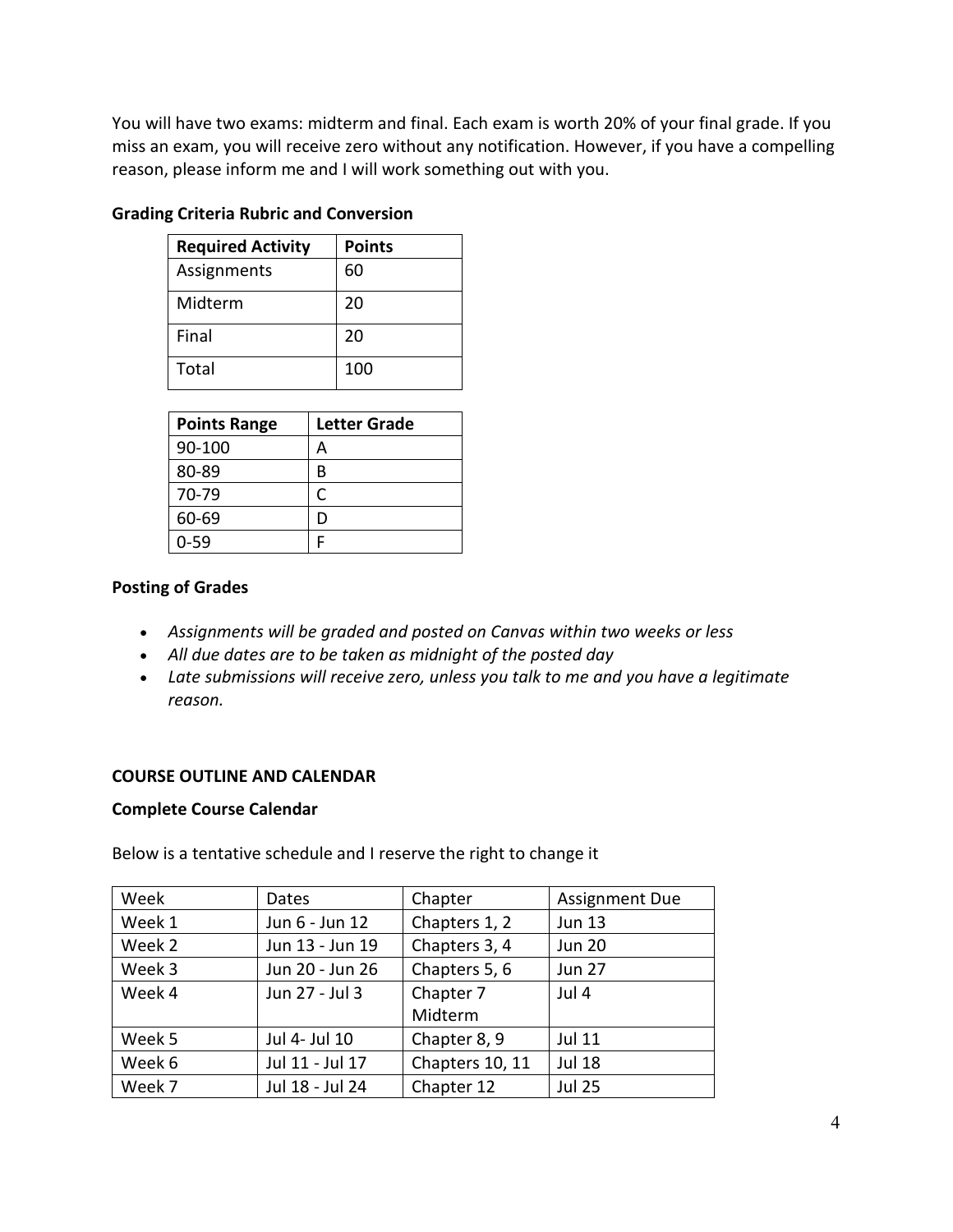| ر ے<br>. u i<br>-- | MAAK X | າດ<br>uı | --<br>ixam<br>. |  |
|--------------------|--------|----------|-----------------|--|
|--------------------|--------|----------|-----------------|--|

### **Important University Dates**

*https://www.tamuct.edu/registrar/academic-calendar.html*

### **TECHNOLOGY REQUIREMENTS AND SUPPORT**

### **Technology Requirements**

This course will use the A&M-Central Texas Instructure Canvas learning management system. **We strongly recommend the latest versions of Chrome or Firefox browsers. Canvas no longer supports any version of Internet Explorer.**

Logon to A&M-Central Texas Canvas [https://tamuct.instructure.com/] or access Canvas through the TAMUCT Online link in myCT [https://tamuct.onecampus.com/]. You will log in through our Microsoft portal.

Username: Your MyCT email address. Password: Your MyCT password

### **Canvas Support**

Use the Canvas Help link, located at the bottom of the left-hand menu, for issues with Canvas. You can select "Chat with Canvas Support," submit a support request through "Report a Problem," or call the Canvas support line: 1-844-757-0953.

For issues related to course content and requirements, contact your instructor.

### **Online Proctored Testing**

A&M-Central Texas uses Proctorio for online identity verification and proctored testing. This service is provided at no direct cost to students. If the course requires identity verification or proctored testing, the technology requirements are: Any computer meeting the minimum computing requirements, plus web camera, speaker, and microphone (or headset). Proctorio also requires the Chrome web browser with their custom plug in.

### **Other Technology Support**

For log-in problems, students should contact Help Desk Central

24 hours a day, 7 days a week

Email: [helpdesk@tamu.edu](mailto:helpdesk@tamu.edu) Phone: (254) 519-5466 [Web Chat:](http://hdc.tamu.edu/) [http://hdc.tamu.edu] *Please let the support technician know you are an A&M-Central Texas student.*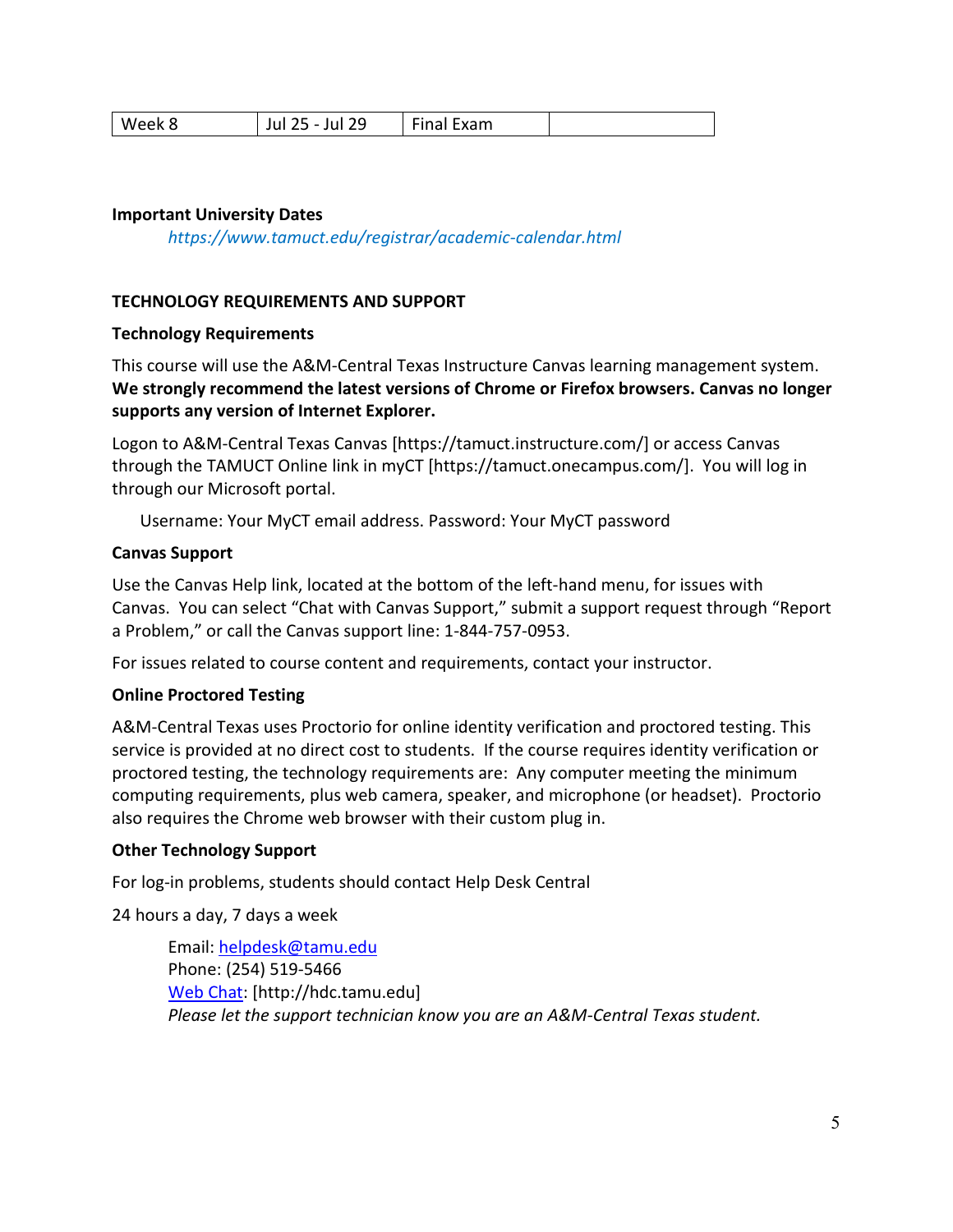# **UNIVERSITY RESOURCES, PROCEDURES, AND GUIDELINES**

# **Drop Policy**

If you discover that you need to drop this class, you must complete the [Drop Request](https://dynamicforms.ngwebsolutions.com/casAuthentication.ashx?InstID=eaed95b9-f2be-45f3-a37d-46928168bc10&targetUrl=https%3A%2F%2Fdynamicforms.ngwebsolutions.com%2FSubmit%2FForm%2FStart%2F53b8369e-0502-4f36-be43-f02a4202f612) Dynamic Form through Warrior Web.

[https://dynamicforms.ngwebsolutions.com/casAuthentication.ashx?InstID=eaed95b9-f2be-45f3-a37d-

46928168bc10&targetUrl=https%3A%2F%2Fdynamicforms.ngwebsolutions.com%2FSubmit%2F Form%2FStart%2F53b8369e-0502-4f36-be43-f02a4202f612].

Faculty cannot drop students; this is always the responsibility of the student. The Registrar's Office will provide a deadline on the Academic Calendar for which the form must be completed. Once you submit the completed form to the Registrar's Office, you must go into Warrior Web and confirm that you are no longer enrolled. If you still show as enrolled, FOLLOW-UP with the Registrar's Office immediately. You are to attend class until the procedure is complete to avoid penalty for absence. Should you miss the drop deadline or fail to follow the procedure, you will receive an F in the course, which may affect your financial aid and/or VA educational benefits.

# **Academic Integrity**

Texas A&M University-Central Texas values the integrity of the academic enterprise and strives for the highest standards of academic conduct. A&M-Central Texas expects its students, faculty, and staff to support the adherence to high standards of personal and scholarly conduct to preserve the honor and integrity of the creative community. Any deviation by students from this expectation may result in a failing grade for the assignment and potentially a failing grade for the course. All academic misconduct concerns will be referred to the Office of Student Conduct. When in doubt on collaboration, citation, or any issue, please contact your instructor before taking a course of action.

For more [information](https://nam04.safelinks.protection.outlook.com/?url=https%3A%2F%2Fwww.tamuct.edu%2Fstudent-affairs%2Fstudent-conduct.html&data=04%7C01%7Clisa.bunkowski%40tamuct.edu%7Ccfb6e486f24745f53e1a08d910055cb2%7C9eed4e3000f744849ff193ad8005acec%7C0%7C0%7C637558437485252160%7CUnknown%7CTWFpbGZsb3d8eyJWIjoiMC4wLjAwMDAiLCJQIjoiV2luMzIiLCJBTiI6Ik1haWwiLCJXVCI6Mn0%3D%7C1000&sdata=yjftDEVHvLX%2FhM%2FcFU0B99krV1RgEWR%2BJ%2BhvtoR6TYk%3D&reserved=0) regarding the Student Conduct process, [https://www.tamuct.edu/student-affairs/student-conduct.html].

If you know of potential honor violations by other students, you may [submit](https://nam04.safelinks.protection.outlook.com/?url=https%3A%2F%2Fcm.maxient.com%2Freportingform.php%3FTAMUCentralTexas%26layout_id%3D0&data=04%7C01%7Clisa.bunkowski%40tamuct.edu%7Ccfb6e486f24745f53e1a08d910055cb2%7C9eed4e3000f744849ff193ad8005acec%7C0%7C0%7C637558437485262157%7CUnknown%7CTWFpbGZsb3d8eyJWIjoiMC4wLjAwMDAiLCJQIjoiV2luMzIiLCJBTiI6Ik1haWwiLCJXVCI6Mn0%3D%7C1000&sdata=CXGkOa6uPDPX1IMZ87z3aZDq2n91xfHKu4MMS43Ejjk%3D&reserved=0) a report, [https://cm.maxient.com/reportingform.php?TAMUCentralTexas&layout\_id=0].

# **Academic Accommodations**

At Texas A&M University-Central Texas, we value an inclusive learning environment where every student has an equal chance to succeed and has the right to a barrier-free education. The Office of Access and Inclusion is responsible for ensuring that students with a disability receive equal access to the university's programs, services and activities. If you believe you have a disability requiring reasonable accommodations, please contact the Office of Access and Inclusion, WH-212; or call (254) 501-5836. Any information you provide is private and confidential and will be treated as such.

For more information, please visit our **Access & Inclusion** Canvas page (log-in required) [https://tamuct.instructure.com/courses/717]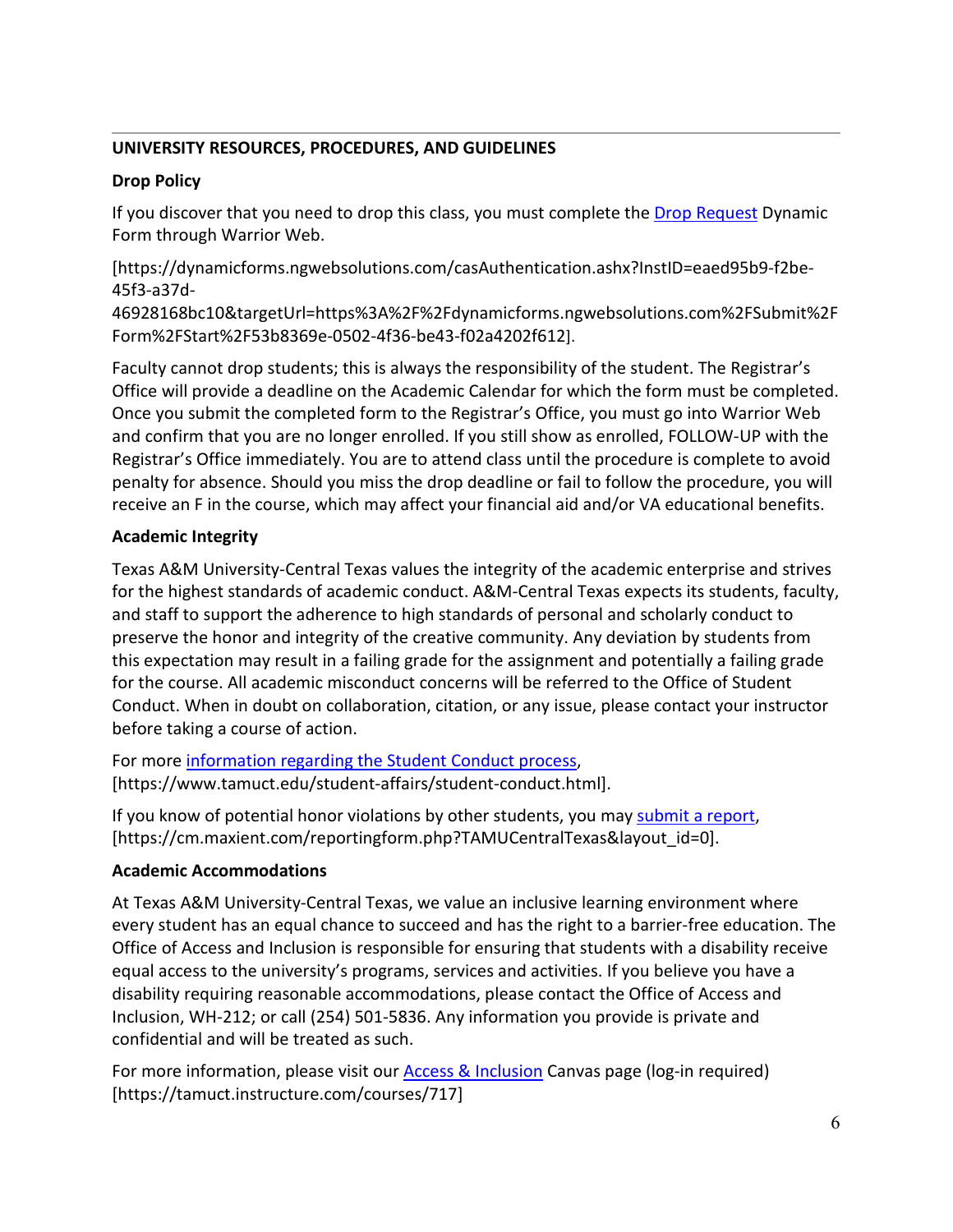## **Important information for Pregnant and/or Parenting Students**

Texas A&M University-Central Texas supports students who are pregnant and/or parenting. In accordance with requirements of Title IX and related guidance from US Department of Education's Office of Civil Rights, the Dean of Student Affairs' Office can assist students who are pregnant and/or parenting in seeking accommodations related to pregnancy and/or parenting. Students should seek out assistance as early in the pregnancy as possible. For more information, please visit [Student Affairs](https://www.tamuct.edu/student-affairs/pregnant-and-parenting-students.html) [https://www.tamuct.edu/student-affairs/pregnantand-parenting-students.html]. Students may also contact the institution's Title IX Coordinator. If you would like to read more about thes[e requirements and guidelines](http://www2.ed.gov/about/offices/list/ocr/docs/pregnancy.pdf) online, please visit the website [http://www2.ed.gov/about/offices/list/ocr/docs/pregnancy.pdf].

Title IX of the Education Amendments Act of 1972 prohibits discrimination on the basis of sex and gender–including pregnancy, parenting, and all related conditions. A&M-Central Texas is able to provide flexible and individualized reasonable accommodation to pregnant and parenting students. All pregnant and parenting students should contact the Associate Dean in the Division of Student Affairs at (254) 501-5909 to seek out assistance. Students may also contact the University's Title IX Coordinator.

# **Tutoring**

Tutoring is available to all A&M-Central Texas students, on a remote online basis. Visit the Academic Support Community in Canvas to view schedules and contact information. Subjects tutored on campus include Accounting, Advanced Math, Biology, Finance, Statistics, Mathematics, and Study Skills. Student success coaching is available online upon request.

If you have a question regarding tutor schedules, need to schedule a tutoring session, are interested in becoming a tutor, success coaching, or have any other question, contact Academic Support Programs at (254) 501-5836, visit the Office of Student Success at 212F Warrior Hall, or by emailing studentsuccess@tamuct.edu.

Chat live with a tutor 24/7 for almost any subject from on your computer! Tutor.com is an online tutoring platform that enables A&M-Central Texas students to log in and receive online tutoring support at no additional cost. This tool provides tutoring in over 40 subject areas except writing support. Access Tutor.com through Canvas.

# **University Writing Center**

University Writing Center: The University Writing Center (UWC) at Texas A&M University– Central Texas (TAMUCT) is a free service open to all TAMUCT students. For the Spring 2021 semester, all services will be online as a result of the COVID-19 pandemic. The hours of operation are from 10:00 a.m.-4:00 p.m. Monday thru Thursday with satellite hours Monday thru Thursday from 6:00-9:00 p.m. The UWC is also offering hours from 12:00-3:00 p.m. on Saturdays.

Tutors are prepared to help writers of all levels and abilities at any stage of the writing process. By providing a practice audience for students' ideas and writing, our tutors highlight the ways in which they read and interpret students' texts, offering guidance and support throughout the various stages of the writing process. While tutors will not write, edit, or grade papers, they will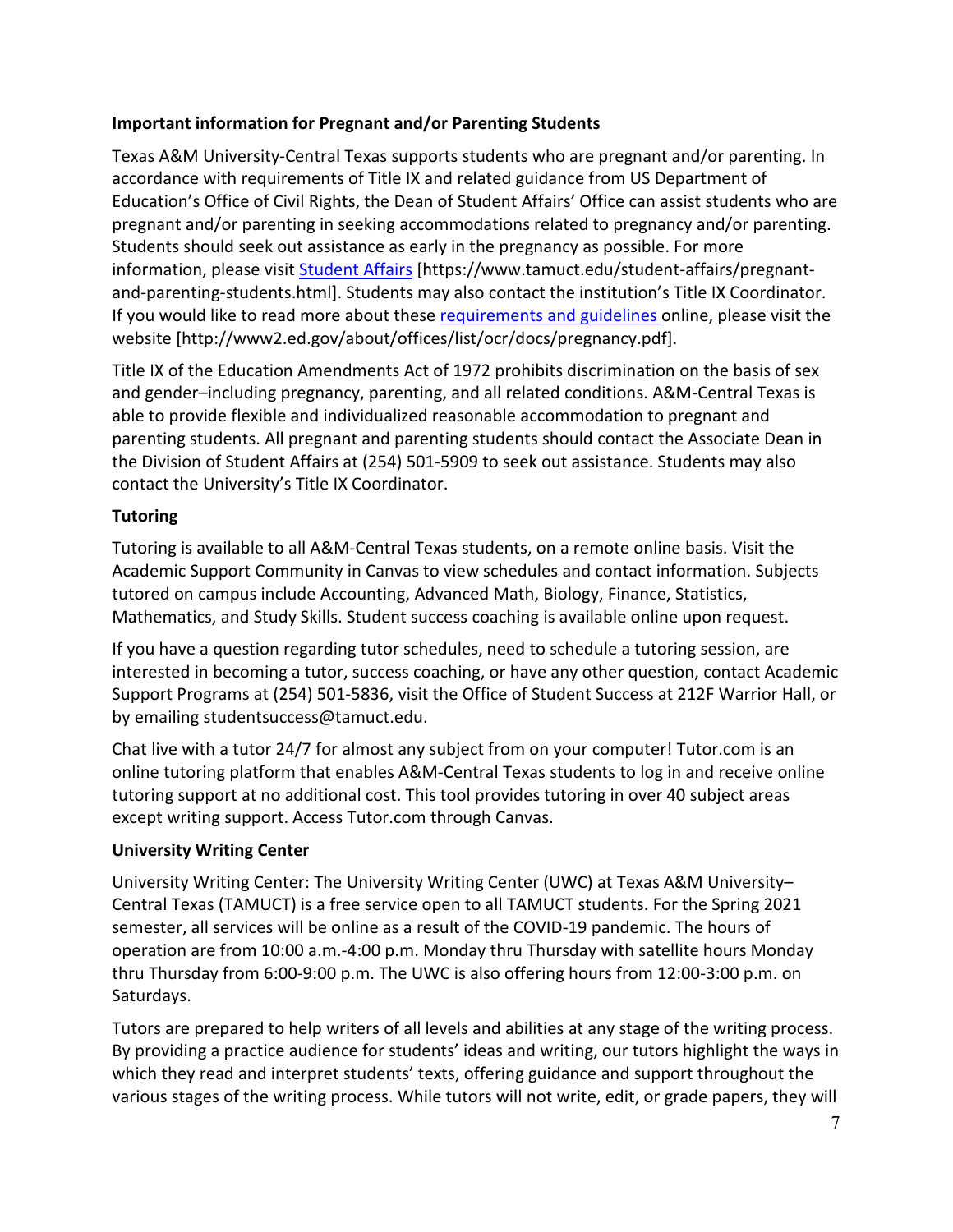assist students in developing more effective composing practices. Whether you need help brainstorming ideas, organizing an essay, proofreading, understanding proper citation practices, or just want a quiet place to work, the UWC is here to help!

Students may arrange a one-to-one session with a trained and experienced writing tutor by making an appointment via [WCOnline](https://tamuct.mywconline.com/) [https://tamuct.mywconline.com/]. In addition, you can email Dr. Bruce Bowles Jr. at **bruce.bowles@tamuct.edu** if you have any questions about the UWC and/or need any assistance with scheduling.

## **University Library**

The University Library provides many services in support of research across campus and at a distance. We offer over 200 electronic databases containing approximately 400,000 eBooks and 82,000 journals, in addition to the 96,000 items in our print collection, which can be mailed to students who live more than 50 miles from campus. Research guides for each subject taught at A&M-Central Texas are available through our website to help students navigate these resources. On campus, the library offers technology including cameras, laptops, microphones, webcams, and digital sound recorders.

Research assistance from a librarian is also available 24 hours a day through our online chat service, and at the reference desk when the library is open. Research sessions can be scheduled for more comprehensive assistance, and may take place virtually through WebEx, Microsoft Teams or in-person at the library. Assistance may cover many topics, including how to find articles in peer-reviewed journals, how to cite resources, and how to piece together research for written assignments.

Our 27,000-square-foot facility on the A&M-Central Texas main campus includes student lounges, private study rooms, group work spaces, computer labs, family areas suitable for all ages, and many other features. Services such as interlibrary loan, TexShare, binding, and laminating are available. The library frequently offers workshops, tours, readings, and other events. For more information, please visit our Library [website](https://nam04.safelinks.protection.outlook.com/?url=https%3A%2F%2Ftamuct.libguides.com%2Findex&data=04%7C01%7Clisa.bunkowski%40tamuct.edu%7C7d8489e8839a4915335f08d916f067f2%7C9eed4e3000f744849ff193ad8005acec%7C0%7C0%7C637566044056484222%7CUnknown%7CTWFpbGZsb3d8eyJWIjoiMC4wLjAwMDAiLCJQIjoiV2luMzIiLCJBTiI6Ik1haWwiLCJXVCI6Mn0%3D%7C1000&sdata=2R755V6rcIyedGrd4Os5rkgn1PvhHKU3kUV1vBKiHFo%3D&reserved=0) [http://tamuct.libguides.com/index].

# **OPTIONAL POLICY STATEMENTS**

## **A Note about Sexual Violence at A&M-Central Texas**

Sexual violence is a serious safety, social justice, and public health issue. The university offers support for anyone struggling with these issues. University faculty are mandated reporters, so if someone discloses that they were sexually assaulted (or a victim of Domestic/Dating Violence or Stalking) while a student at TAMUCT, faculty members are required to inform the Title IX Office. If you want to discuss any of these issues confidentially, you can do so through Student Wellness and Counseling (254-501-5955) located on the second floor of Warrior Hall (207L).

Sexual violence can occur on our campus because predators often feel emboldened, and victims often feel silenced or shamed. It is incumbent on ALL of us to find ways to actively create environments that tell predators we don't agree with their behaviors and tell survivors we will support them. Your actions matter. Don't be a bystander; be an agent of change. For